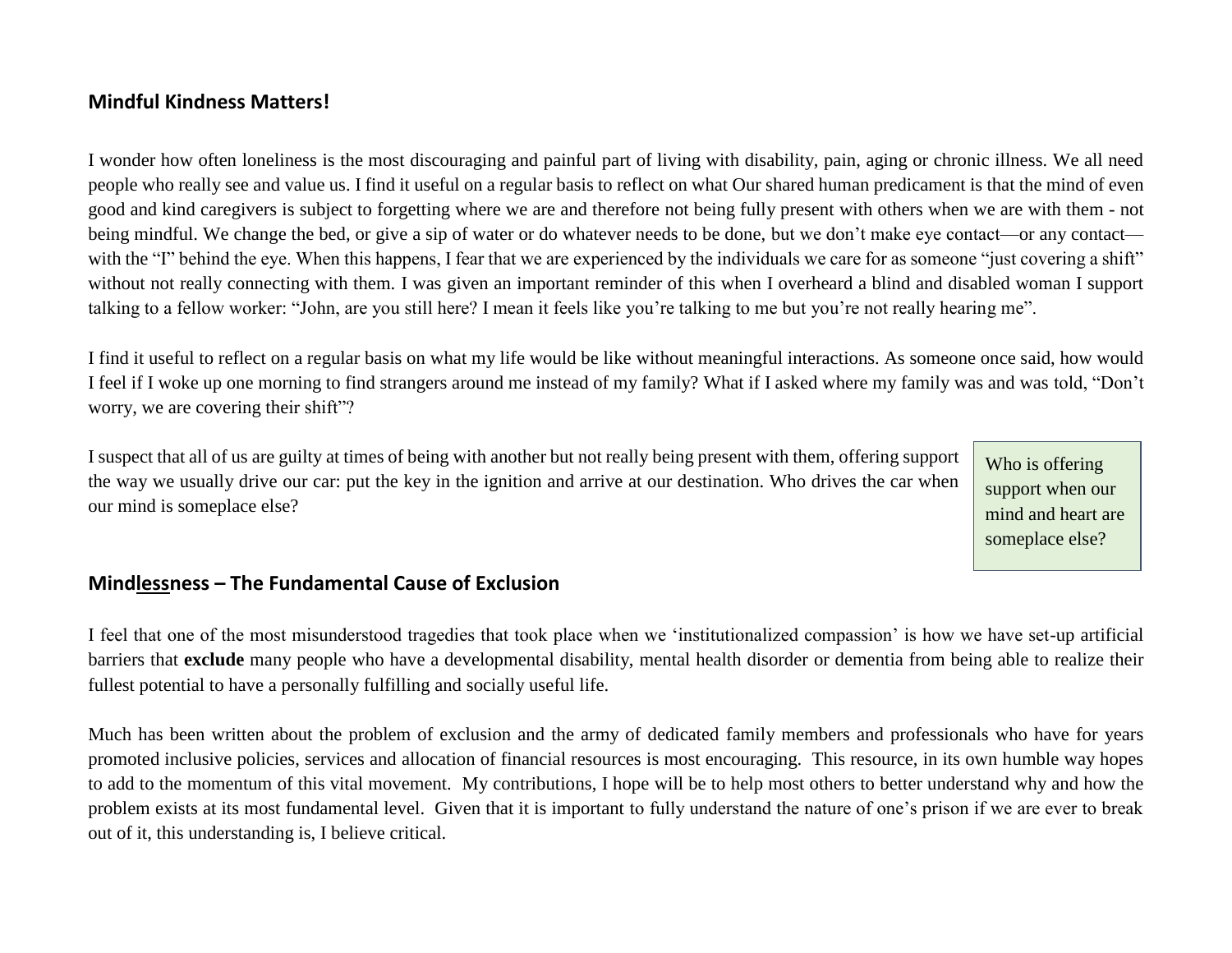Although the causes for exclusion are multi faceted, one of the most critical that is not sufficiently explored is the consequences of the mindless mind. In chapter 1 below I will discuss in detail this problem of the mindless mind and give a practical and relatively easy solution in a skill set that will be taught called B-FIT Mindfulness.

Changing living environments, government policies, social attitudes, work and educational opportunities to promote social inclusion is essential. These necessary societal changes however, **without** a fundamental and radical shift to mindful emotional maturity to facilitate unconditional and authentic egalitarian relationships will continue to keep all of us locked in exclusion prison. I believe that progress has been painfully slow because it is only through doing major surgery on the mindless mind that real inclusion will become the 'no big deal' norm that is essential to ensure equality for everyone at every level of our society.

As will be discussed in Chapter 1, the person who is mindless as described by Albert Einstein "experiences himself, his thoughts and feelings as something separated from the rest – a kind of optical delusion of his consciousness. This delusion is a kind of prison for us. Our task must be to free ourselves from this prison by widening our circle of awareness and compassion to embrace all living creatures and the whole of nature in its beauty. The striving for such achievement is, in itself, a part of the liberation and the foundation for inner security".

As a result of the 'delusion', people with developmental disabilities and dementia etc. are instantly experienced as different by our survival conditioned brain's architecture. Different to the mindless mind always means separate and separate generally means 'fear them' and/or a threat, unless of course one's radar gives security clearance to a known friend or family member. This survival conditioning has been evolving for over a hundred thousand years. It is subtle but significant and I believe it is at the root of maintaining the exclusion status quo in spite of many, many good people's best intentions and even wills to want it otherwise. I would suggest however that strong intentions, will power and even good values trying to compete with the mindless mind's deep, deep neural pathways of survival is truly a modern day 'David and Goliath'.

The 'sling' weapon that every David requires is the present moment awareness of the subconscious 'different and separate' that unknowingly creates this prejudice in otherwise good caring people. The B-FIT Mindfulness practitioner immediately kills the prejudice and replaces it with normal acceptance. Mindfulness research from every reputable neuroscience lab around the world supports this conclusion.

# **Chapter 1 below not only shows beyond all doubt how the mindless mind is the fundamental problem that encourages exclusion and less than optimal care and support services for many individuals, but also shows how to make it otherwise.**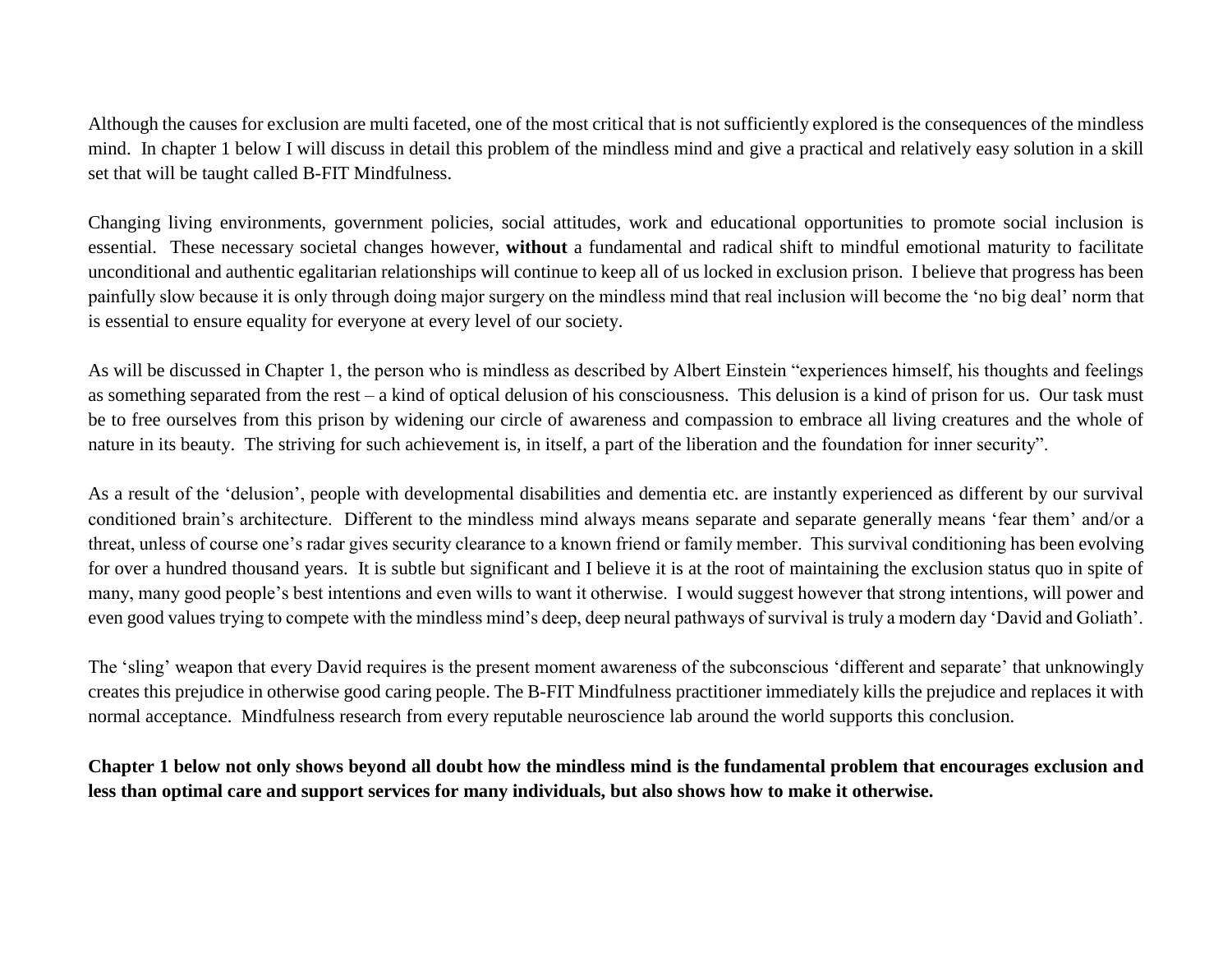As we mindfully and emotionally mature, our awareness of our shared needs to be respected, to be understood, to have meaningful roles and to be loved guides more of our intentions and behaviours during the time we spend with the individuals we are caring for or leading. This more mature "who"—the person who is present when we offer mindful support—lets the individual really know that we're here for and with them, no matter what! When we stay mindful like this, supported individuals feel hopeful, secure and cared *about—*not just supported and cared *for*. These are the important elements for self-healing and self esteem that is vital to everyone.

Mindfully paying attention to another is being fully alert, fully aware and fully present. We pay attention to every little thing we do. This more conscious way of connecting also dissolves our sense of separateness from each other and enables us to experience each other beyond our roles, survival instincts, personality, intellect, abilities and even behaviours. Being together in this way awakens both the caregiver and the care recipient to the realization that we are valued unconditionally and that we are never alone because we are always connected by our deeper true nature of spirit - where we are all the same.

Jean Vanier's wisdom in *Becoming Human* is surely asking of us nothing less than to have the courage and commitment to evolve into people who see and experience all others unconditionally. We must learn to progress toward full mindful emotional maturity.

There is a lack of synchronicity between our society and people with multiple disabilities and long-term needs. A society that honors only the powerful, the clever and the "winners" necessarily belittles the weak. It is as if to say to be human is to be powerful.

Those who see the heart only as a place of weakness will be fearful of their own hearts. For them, the heart is a place of pain and anguish, of chaos and of transitory emotions. So they reject those who live essentially by their hearts, who cannot develop the same intellectual and rational capacities as others.

We can give people the gift of their dignity. We can help others just by the way we listen to them and speak with them. We can show them by our own trust that what they have to communicate is important and good.

A society that encourages us to break open the shell of selfishness and self-centredness contains the seeds of a society where people are honest, truthful and loving. A society can function well only if those of within are concerned, not only with their own needs and of those who immediately surround them, but for the needs of all. Each one of us, I believe, is on a journey towards this openness where we risk to love.

*Jean Vanier*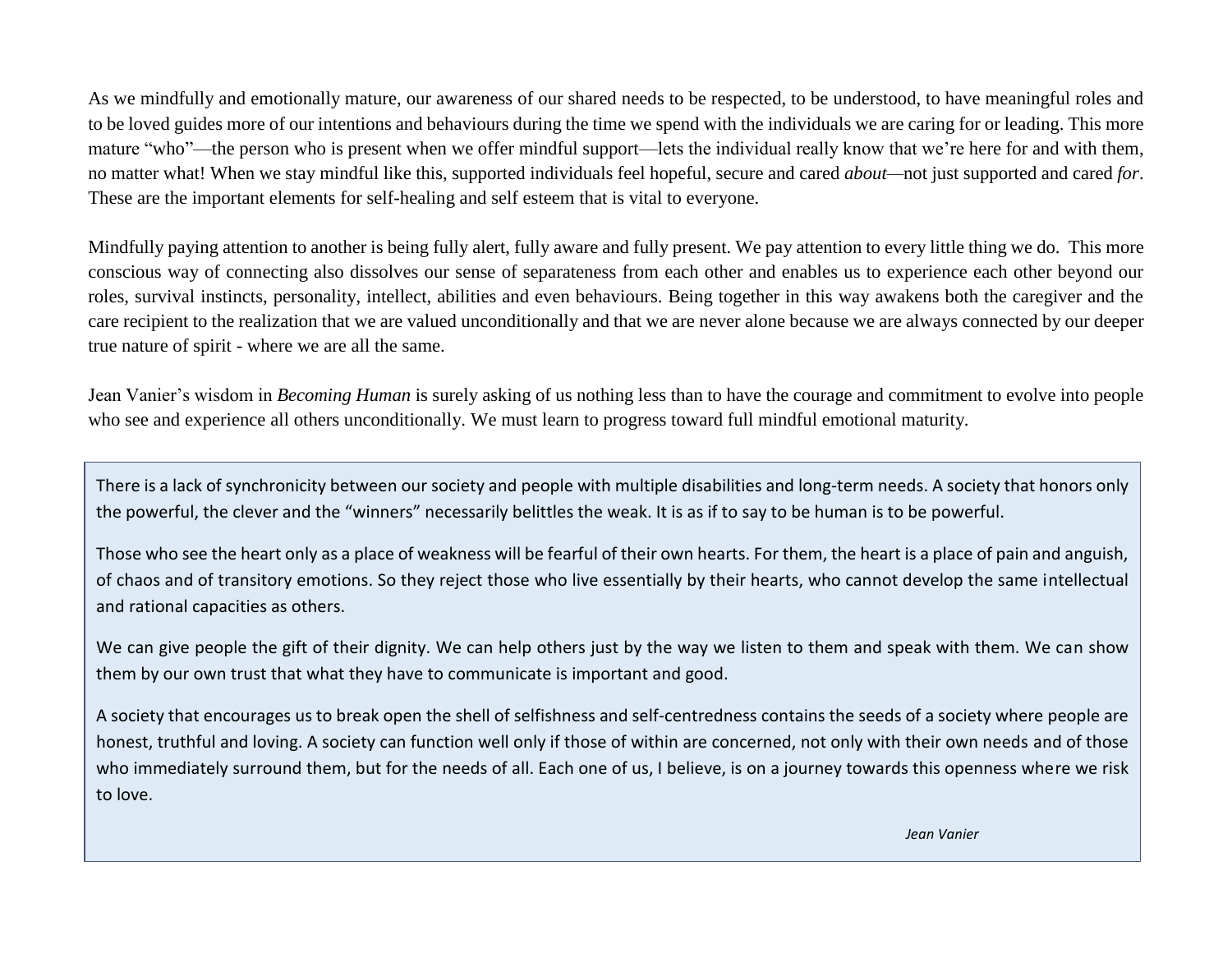JEAN VANIER is the founder of *L'ARCHE,* an international network of communities for people with intellectual disabilities. He has written a number of books and received numerous awards in recognition for his contribution to society, including the Companion of the Order of Canada. In 2006, Vanier received the prestigious Beacon Fellowship Prize for his lifelong commitment to the care, well-being and independence of people with disabilities worldwide.

## **Difficult Emotions and Challenging Behaviours**

On occasion, some care recipients will require help to peacefully process difficult emotions and/or challenging behaviours. MEMMC trains leaders to be able to help caregivers to remain safe and keep care recipients safe and to be highly respectful and responsive to care for not clash with—individuals who need firm, yet sensitive verbal and physical redirects.

Our human and health services sectors have come a long way in care and support for individuals who are experiencing challenging behaviours, including non-violent interventions and persuasions etc. I think, however, that the unintended mindless and therefore stressful reactions of many interveners and persuaders still too often results in recipients experiencing emotional trauma, because of the workers' emotional stress at the time. **It is just not enough to tell a worker to stay calm and not be stressed**. This is a learned skill that must be taught. Effective redirecting must be a firm but conscious process, not a mechanical tactic or strategy.

It all begins to work together. Once the mindful, emotionally mature leaders and caregivers truly integrate MEMMC insights and skills into their best practices, their new-found self-awareness, peaceful actions and self-assurance activates positive intentions. This results in the calm and well-being of both supporter and supported. In these interventions, the support or healthcare worker's deeper natural quality of empathic compassion has great potential to transform difficult feelings and behaviours into more manageable ones.

With typical Non-Violent Crisis Intervention, today's use of mindless and therefore sometimes powerful redirects and physical restraints sow the seed of tomorrow's agitation, anger and or aggression. Think about this. A highly distressed individual becomes aggressive because he is afraid of or agitated by something in his environment; in response, he is powerfully redirected or physically restrained, which makes him even more afraid and agitated. The next time he experiences the trigger that caused his initial aggressive reaction; he will also trigger this new fear and become even more agitated. Thus, using the CCS process facilitates both today's and tomorrow's more harmonious care and support activities.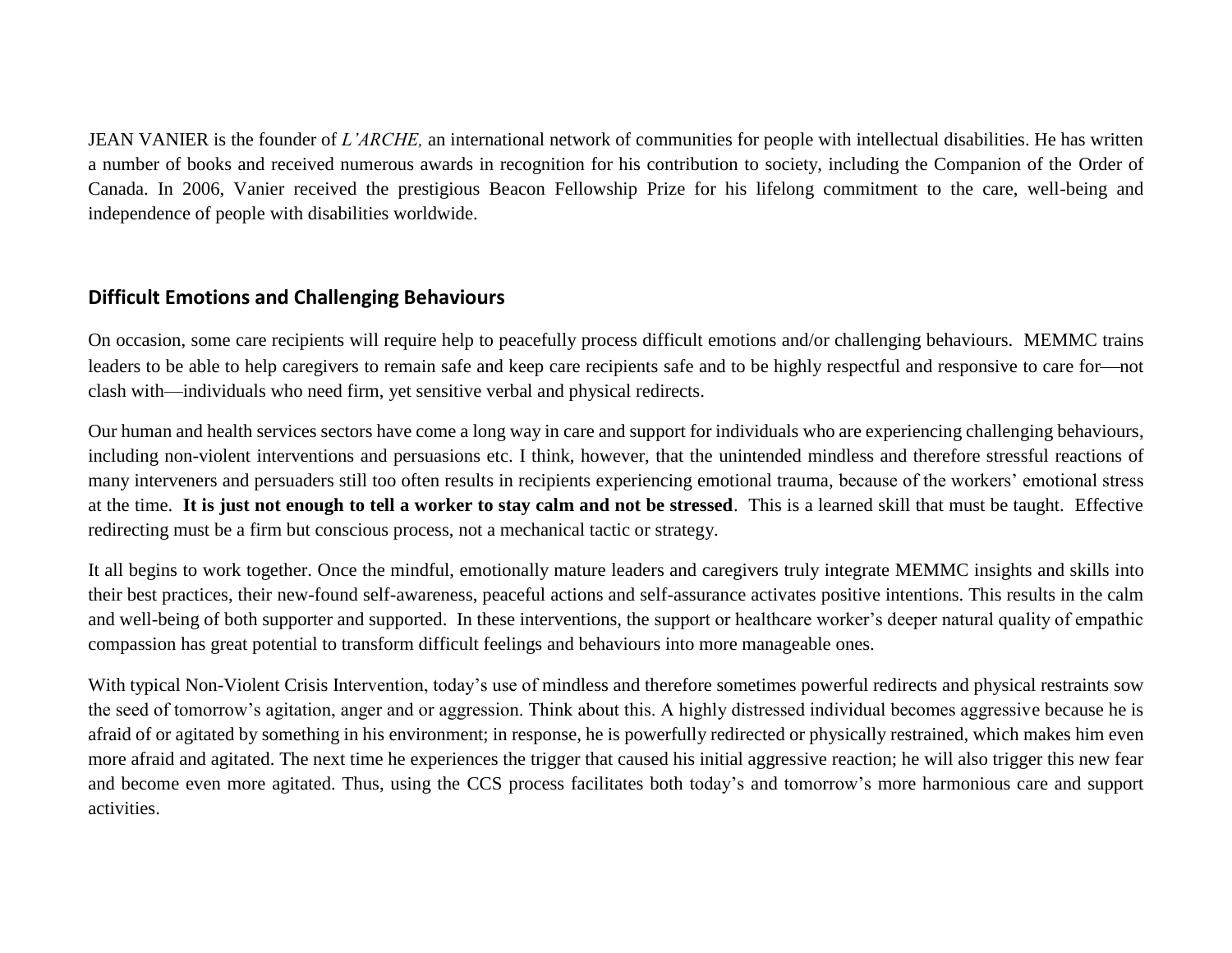**These moments of offering optimal care and support at times of challenging behaviours can also truly be valued as an opportunity for caregivers to practise compassion and therefore emotionally mature on our path to wholeness —or, as Jean Vanier would say, to "become more fully human"**.

# **Building Personal Capacity for Optimal Service**

Evidence-based research informs us that optimal holistic care and support has all of the following components:

- 1. Is respectful, yet effective; patient, yet efficient; kind, yet practical and firm as required
- 2. Is as safe as possible for all persons involved.
- 3. Ensures the individual's best possible experience of
	- De-escalation of difficult behaviours
	- Healthy expression of emotions
	- Physical well-being
	- Feeling secure and connected (not alone)
	- Communicating needs
	- Learning, maturing and healing
	- Self-respect
	- Spiritual fulfillment

4. Is a conscious manifestation of a family's and agency's vision and values.

Consider for a moment the list of experiences in #3 in the list above. Too often we forget that the leaders' or caregivers' own personal and professional growth and emotional maturing will have a critical impact on the emotional well-being of the individual supported. This could be in a way that goes far beyond responding effectively to their daily and special needs e.g. medical, nutritional and safety.

It is difficult to achieve a desired outcome if we don't begin with that outcome clearly in mind. The following graphic describes the intended outcomes of successful completion of this MEMMC training experience. The outcomes are described in terms of the supported individual's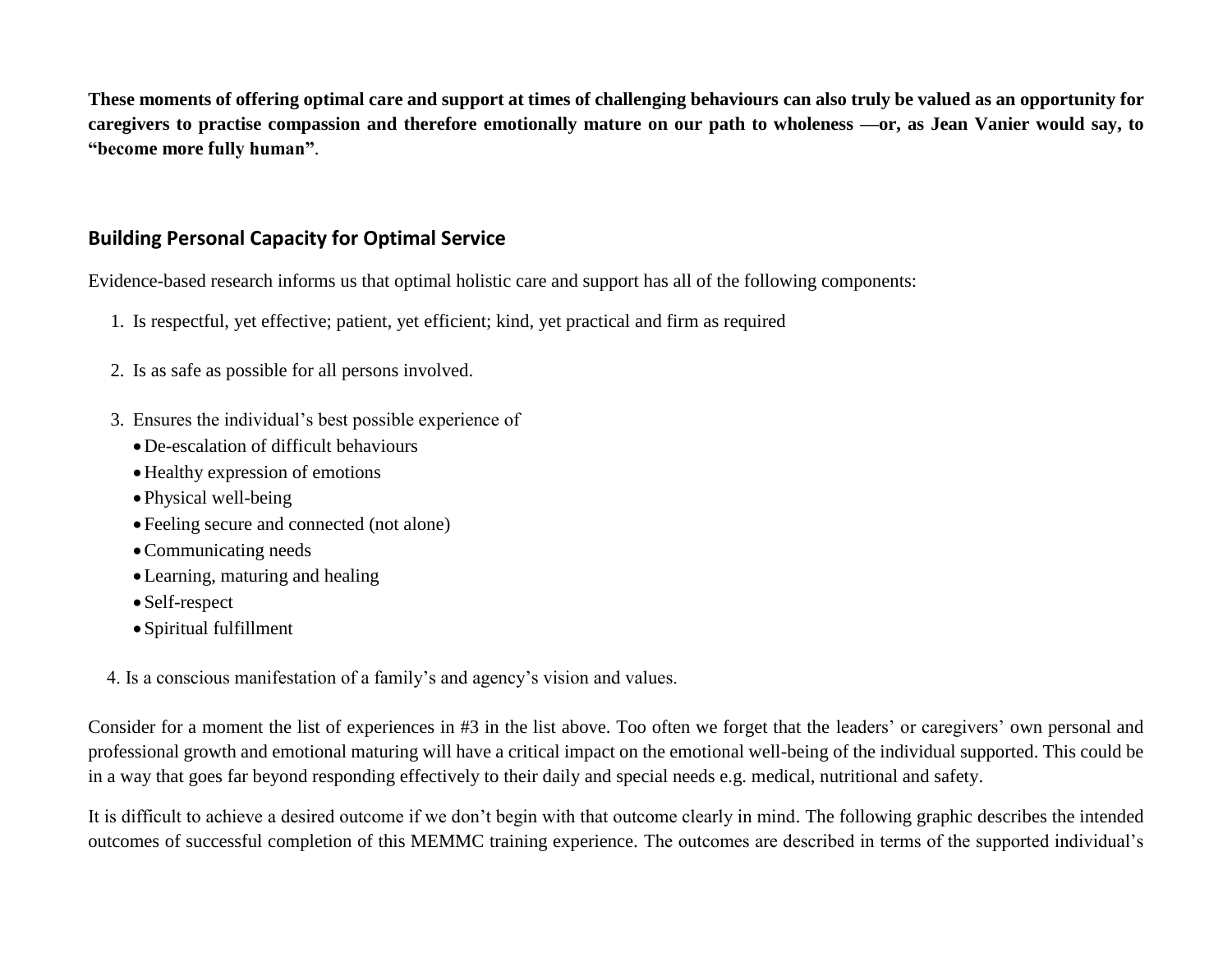service experience. To be willing and able to consistently offer the higher levels of service, the leader and the healthcare or human services worker requires advanced stages of personal and professional emotional maturity. For those workers not yet sufficiently developed, it will be the leader's maturity that will guide the best interactions. Both must move beyond even being a good, caring and responsible worker to become a values-based worker who is mindful/conscious, emotionally mature, and consistently able to connect consciously.

> Start with the end in mind. Steven Covey

Personal and professional emotional maturity may develop naturally in some exceptional caregivers. Fortunately, it can also be developed through formal training and practice. In this graphic, the higher mindful and emotionally mature stage marks observable and measureable qualities and their related measurable service delivery outcomes and experiences.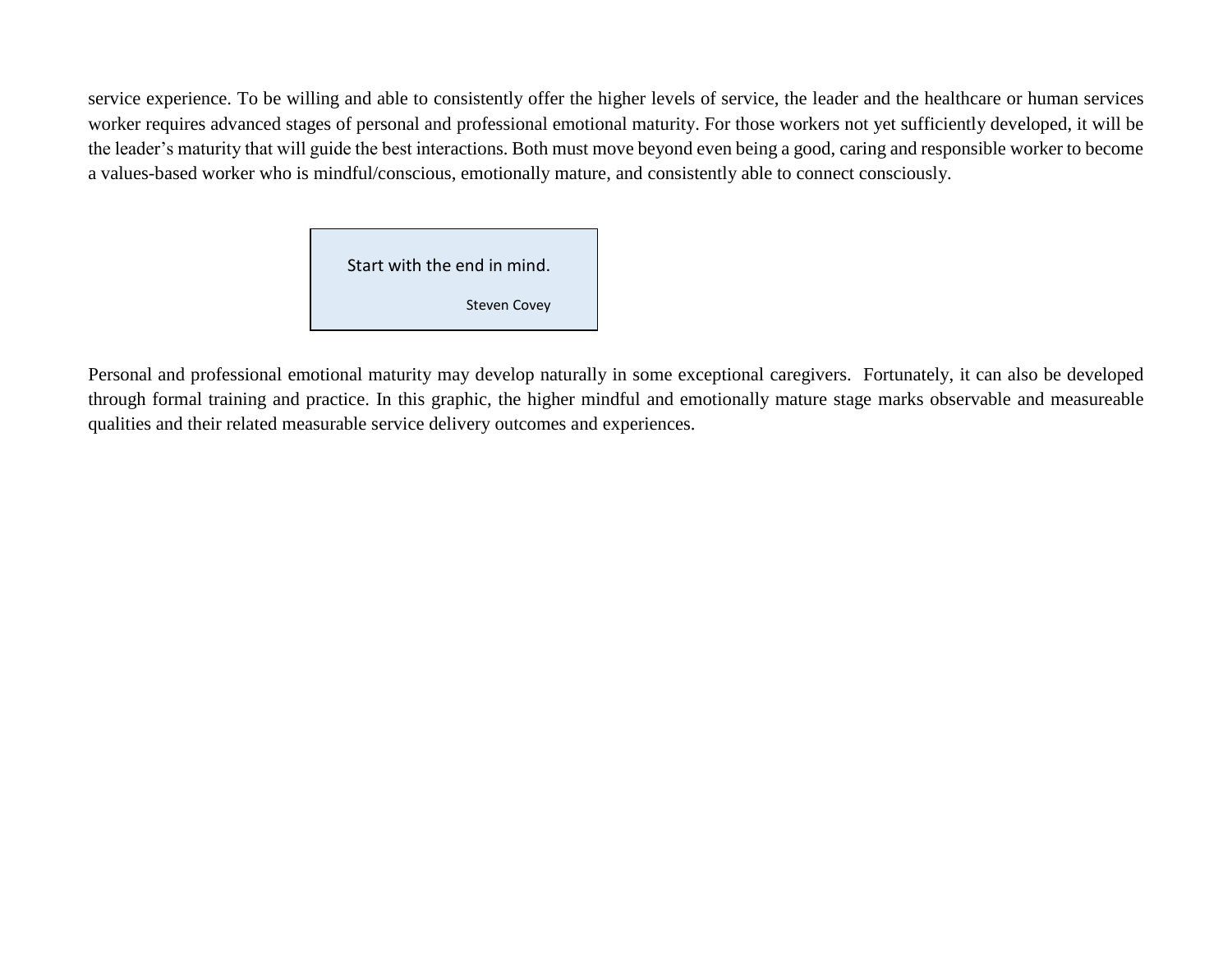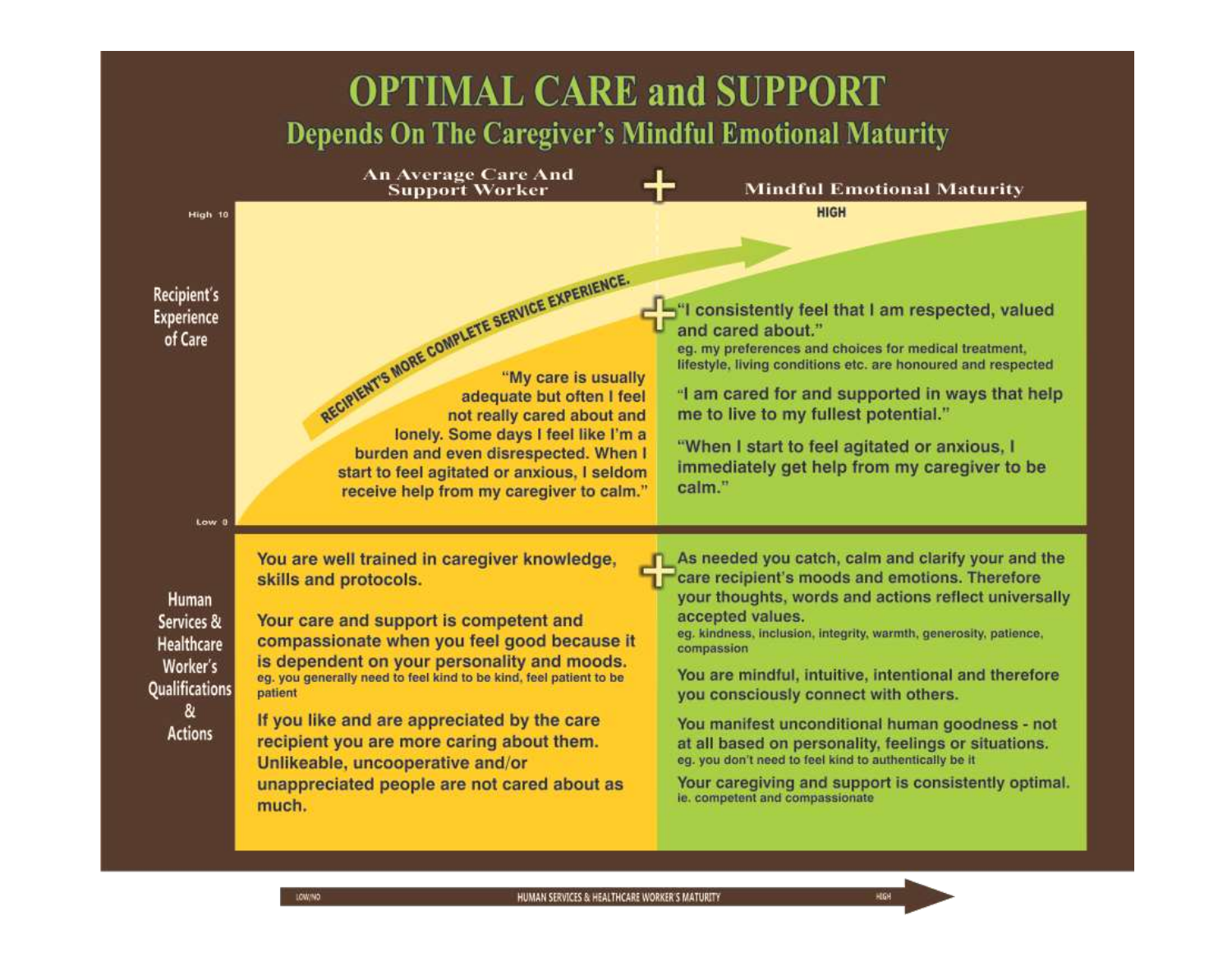# Summary – How MEMMC Significantly Improves Quality of Services & Increases Worker Safety by Reducing Behavioural Incidents

Most of the existing leader development and worker core competencies, behaviour management and values type training programs offer important and useful insights and skills. As mentioned above, MEMMC has been specifically developed to round out/complete other agency capacity building and certification programs including conventional training for PSW, DSW and nurses, etc. The following four components of MEMMC complete these essentials.

### **1. Completing the Learning Process – internal human development**

In most conventional leadership and worker development programs, much of the teaching focus is telling and showing participants what to do, why to do, and how to do. These are of course very important and necessary best practices learning strategies. To these skills, primarily through experimental learning, MEMMC adds the necessary 'internal' human development like for example emotional self regulating/self control and actual development of kindness and compassion.

Without this final step of learning, most leaders and workers are expected to, as the Nike motto says "just do it" e.g. just stay calm when you are being threatened and just be kind when you don't feel like it. Oh, if leadership and caregiving were so simple that only a combination of good what to do and wanting to do was enough. Look around – often it's not happening except with some exceptional caregivers who are mindful and emotionally mature.

### **2. Quality of Life and Behavioural Incident Prevention**

As leaders and workers mindfully and emotionally mature, environments like long term care facilities and community living supported homes are less stressful and more positively focused for both workers and residents/patients. This results from actually learning and integrating the 5 essential human competencies into one's personal and work life. Caregivers now come to work less stressed and manage on the job stress much more effectively.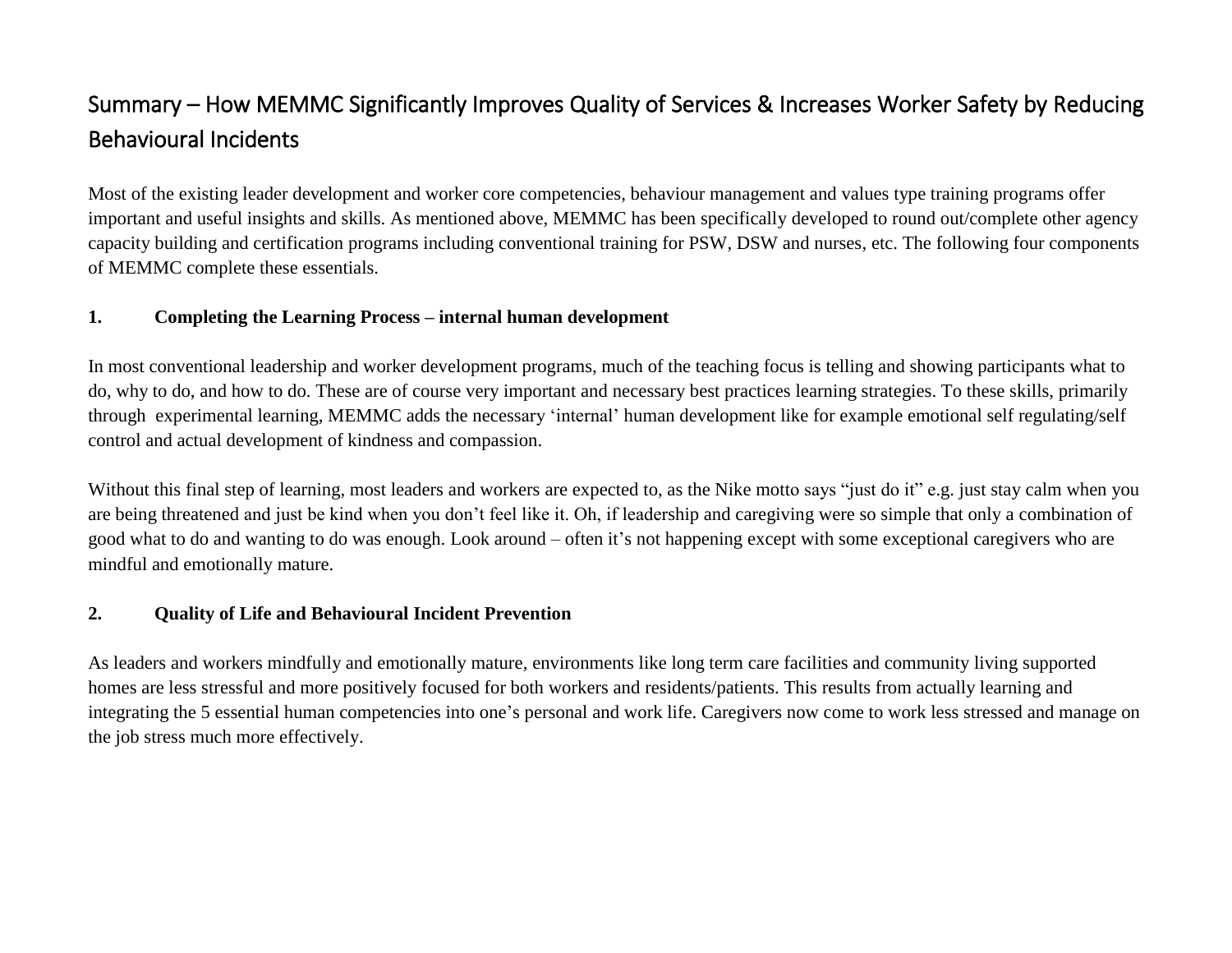### **3. The CCS Process**

The simple 5 step conscious care  $\&$  support process offers leaders and workers a structured automatic way to respond to all situations. As referenced above, this is how emergency responders and aircraft pilots are trained in the ABCs that must be followed every time they respond to a situation. This is one way that the most effective emergency responders and pilots stay cool, calm and collected under extreme pressure and stress. Caregivers must have similar guidelines that when combined with these internal human resources will avoid the emotion hijacks that often result in escalating - not de-escalating situations.

#### **4. Strong Emphasis on Kindness and Compassion Development**

Research from numerous sources including Harvard Medical School, (reference bibliography) tell us and show us how unconditional kindness can be taught and learned. This requires however, different training than just exposure to values clarification exercises and advocating being a good person. To be authentically kind and compassionate, especially when a caregiver is over worked, unappreciated and/or threatened, it is essential for us to know how to regulate our autonomic fear, freeze, fight or flight nervous system and then to be able to activate the vagus nervous system of compassion. Mindfulness is the researched and 'proven beyond all doubt' internal skill that achieves this outcome for anyone who learns and practices it.

In a very practical sense, compassion, care, kindness and mindfulness are critical to residents' and patients' physical, mental and spiritual well being. Primarily only attending to physical or medical needs leaves residents and patients vulnerable to more dis-ease and disease. This contributes to dis-ease and disease in care and support workers as well. It is a costly lose - lose in every sense.

MEMMC is critical because many caregivers who are technically well-trained often still lack the personal and professional emotional maturity and mindfulness to compassionately and effectively care for residents, patients and clients etc., especially when they must be efficient as well. This resource will help ensure that caregivers will:

consistently offer authentically compassionate and effective 'best practices' service, even when it feels difficult;

regulate your own emotions when under stress, for example, when individuals supported are agitated, angry and/or aggressive;